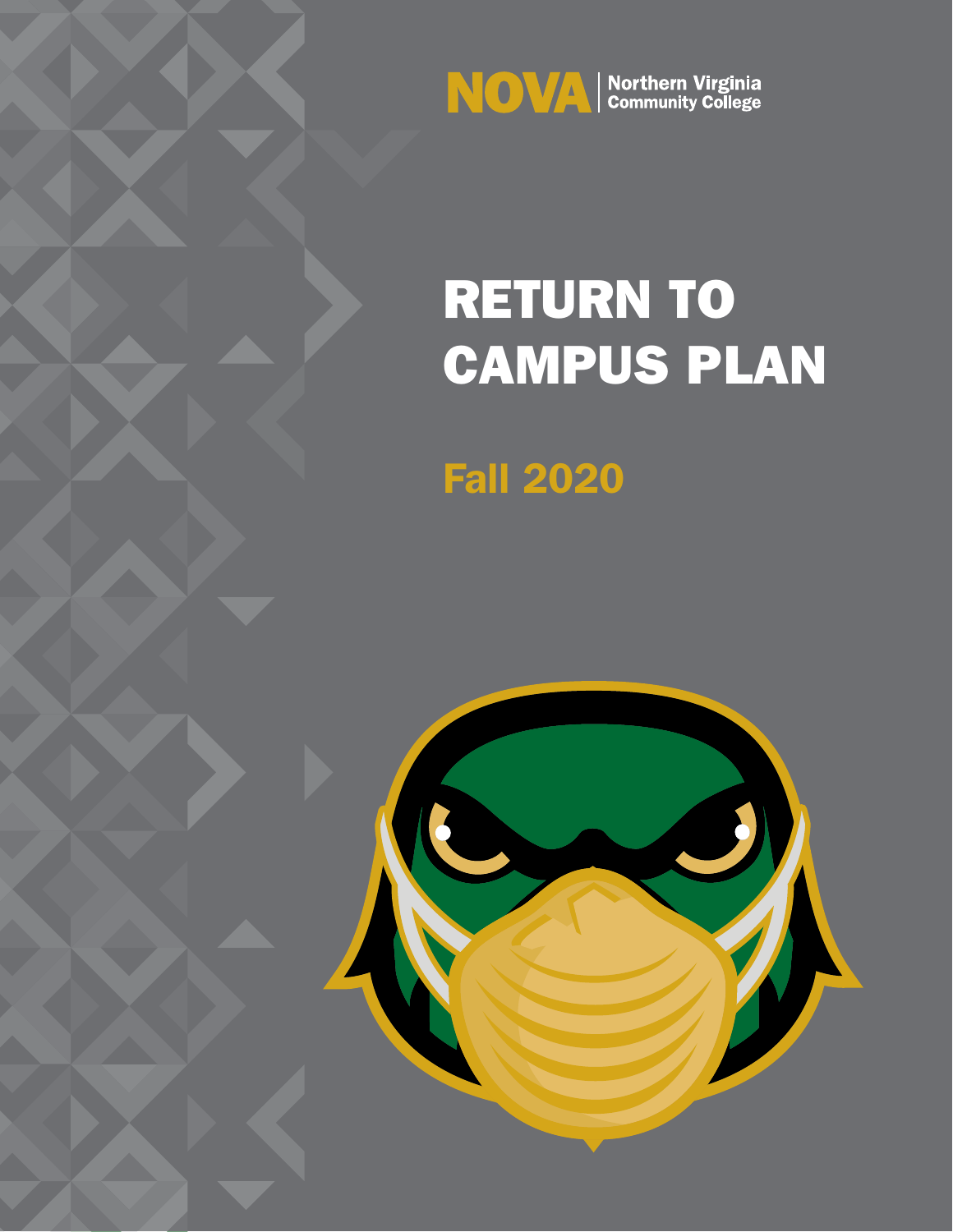**This plan has been reviewed by the State Council of Higher Education and has been found to be compliant in containing the required components of the 'Higher Education Reopening Guidance,' which was developed in consultation with the Virginia Department of Health.**

# I. INTRODUCTION

NOVA is preparing to return to campus when classes begin on August 24, 2020. We remain committed to the health and safety of our students and employees. While much remains uncertain about the future impacts of COVID-19, this plan outlines NOVA's safety considerations for limited on-site instruction, services and operations during the fall semester. This plan is grounded in a commitment to follow all Centers for Disease Control and Prevention (CDC) and Virginia Department of Health (VDH) guidelines for COVID-19 safety. The College is prepared to follow Virginia's guidance on both easing and reinstating public health restrictions as the situation changes.

**The majority of NOVA courses will be offered through our approved distance learning formats,** through NOVA Online or through synchronous delivery via Zoom. Courses that require the use of NOVA facilities for hands-on instruction will return to our campuses for a portion of their coursework. Examples include (but are not limited to) Automotive Technology, Dental Hygiene, Engineering Technology, HVAC, Nursing and Workforce Development. In addition, NOVA is offering a limited number of other courses in a hybrid format. The Fall 2020 Schedule of Classes can be found at *https://www.nvcc.edu/ [schedule/crs2204/index.html](https://www.nvcc.edu/schedule/crs2204/index.html)*.

**The majority of student services will continue to be delivered remotely** with the expansion of call center support, virtual advising and virtual student support programming. Limited services such as computer labs, libraries, bookstores, the business office and parking will be open to limited numbers of students to provide

necessary services while maintaining appropriate physical distancing. For more information, visit *https://www.nvcc.edu/ [coronavirus/students.html](https://www.nvcc.edu/coronavirus/students.html)*.

**NOVA continues to offer telework options for employees who are able to perform the essential functions of their jobs remotely,** particularly for employees who are at higher risk of severe illness from COVID-19.

Additional information on the plans for NOVA's Fall 2020 return is outlined in this document and provided on the College's COVID-19 website: *[https://www.nvcc.edu/](https://www.nvcc.edu/coronavirus) coronavirus.*

In planning for a fall return, the College established the Return to NOVA Advisory Group (RNAG) to provide recommendations and operationalize NOVA's actions in response to the coronavirus. RNAG's efforts are ongoing and will continue as NOVA implements the return to campus plans outlined in this document. This effort includes coordinating and promoting measures for social distancing, personal health hygiene practices, campus cleaning protocols and other steps to support student and employee health and well-being.

The group represents functional areas from across the College and is chaired by the Director of Public Safety/Chief of Police, Daniel Dusseau. The group works closely with College leadership and derives its guidance from the Governor of Virginia, Centers for Disease Control and Prevention (CDC), Virginia Department of Health (VDH), Virginia Department of Emergency Management (VDEM) and Virginia's Department of Human Resource Management (DHRM).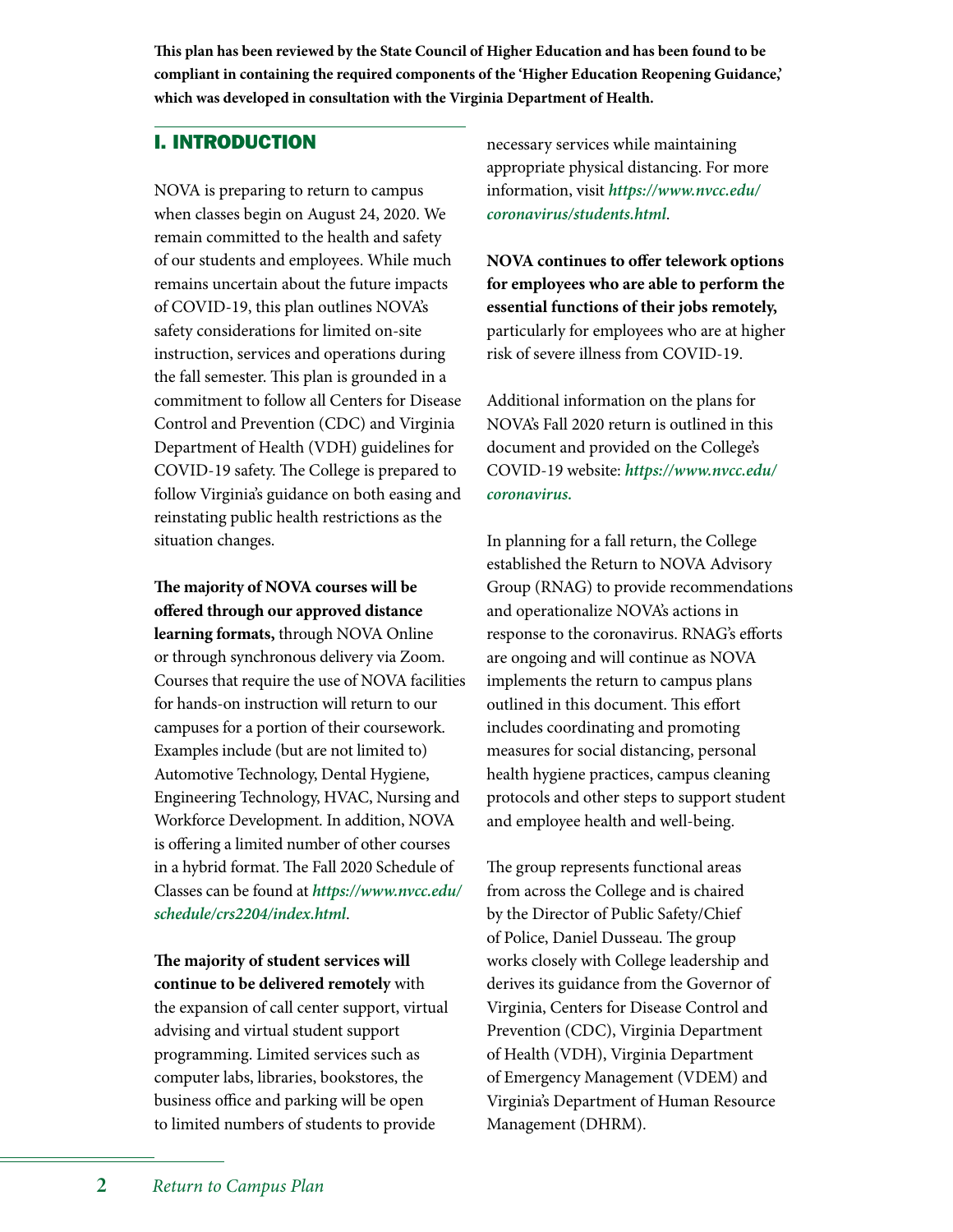# II. COVID-19 COMMUNICATIONS & TRAINING

NOVA recognizes the need to provide ongoing information and guidance pertaining to its COVID-19 response efforts. A comprehensive public health communication campaign to educate the NOVA community on their responsibility for reducing the spread of the virus is critical to a safe reopening of the College's facilities. Accordingly, the RNAG's Communications Task Team developed a strategic, multi-level communications plan to provide clear and relevant information to students, faculty and staff. The communication vehicles will provide students, faculty and staff with COVID-19-related information prior to and during the Fall 2020 semester:

- NOVA Daily Flyer newsletter, which is emailed to all employees
- NOVA website: updates, FAQs and videos will be prominently placed and noticed on the College's website, which includes a page dedicated to information regarding the pandemic, *www.nvcc.edu/coronaviru*s
- NOVA social media pages
- $\blacktriangleright$  Flat panel display screens already in place throughout all campuses and office locations
- $\blacktriangleright$  Specially-designed signage placed in hightraffic areas outside and inside each NOVA location will remind students, faculty, staff and visitors of social distancing, PPE availability and requirements, health, hygiene and other related messaging.

To expand upon the plans found in this document and further empower the NOVA community to create a safe and healthy environment, the College will provide guidance documents to faculty, staff and students prior to the start of the Fall 2020 semester. These documents will contain safety information on self-health screenings, social distancing, cleaning protocols, face covering requirements, hygiene best practices and related materials.

Instructors are encouraged to include a link in their syllabi to the COVID-19 Return to NOVA Training on Canvas (*https://learn. vccs.edu/courses/313540*).

Prior to returning to campus, all students, faculty and staff at NOVA are required to complete an online COVID-19 training module that includes safety and anti-stigma information. For full-time faculty and staff, the trainings are in the Commonwealth of Virginia Learning Center (COVLC)/NOVA Academy, NOVA's online training platform. For students, hourly staff and adjuncts, the training is accessed through the Canvas learning management system (*https://learn. [vccs.edu/courses/313540/pages/course](https://learn.vccs.edu/courses/313540/pages/course-home-page)home-page*).

For immediate COVID-19 assistance, or for questions not addressed in this plan, the appropriate points of contact are listed below:

- **F** For COVID-19 general questions, contact the Office of Emergency Management and Safety at *OEM@nvcc.edu.*
- $\blacktriangleright$  For student-specific inquiries, contact Student Services at *studentservices@nvcc. edu* [or contact the Call Center at 703-323-](mailto:studentservices@nvcc.edu) 3000.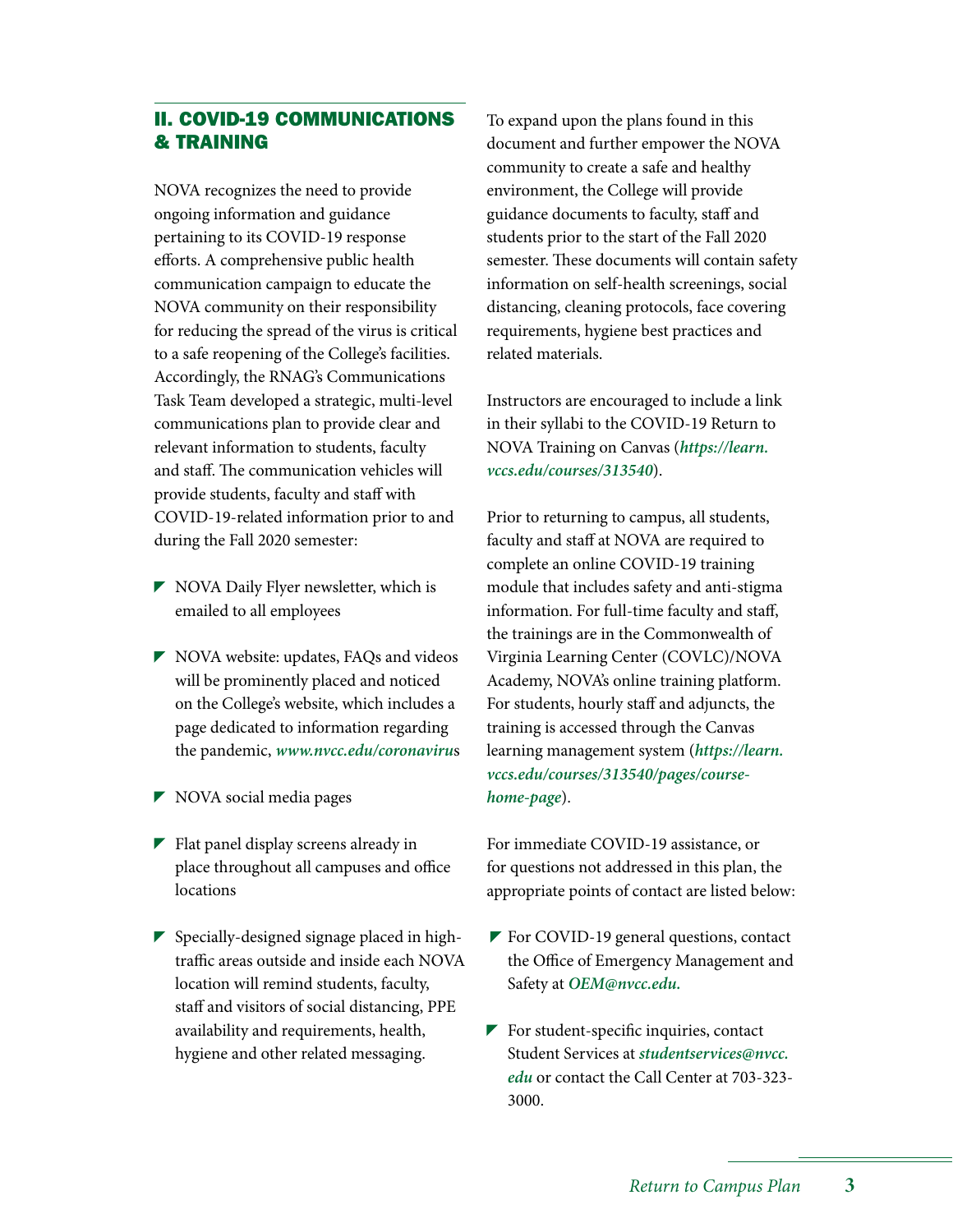$\blacktriangleright$  For employee questions relating to employment issues, contact the Office [of Human Resources at](mailto:HRAdmin@nvcc.edu) *HRAdmin@ nvcc.edu.*

# III. CAMPUS OPERATIONS

# PHYSICAL DISTANCING IN LABS & CLASSROOMS

For classes that require a physical presence at NOVA, the College is using an individualized approach to identifying and implementing safety controls in a deliberate and sensible manner. Safety planning surveys were used to gather detail of what instruction or service will occur in each space and any unique dynamics or considerations involved in the use of the space. Using CDC and VDH guidance for physical distancing, the College evaluated each space, measured distance between seats, reviewed instructional areas and prepared space plans and configurations to maximize



a six-foot distance, to the extent possible.

Classroom desks and workspaces are marked with stickers to help maintain proper physical distancing. Students are instructed to sit at seats designated by the "Stay Safe

With Ace" sticker shown below.

NOVA is placing diagrams of desk placement in utilized classrooms to serve as resource guides for those using the space to selfcheck their physical distance. In most cases, furniture was not removed from classrooms as the empty seats serve as spacing guides between desks.

# FACILITY PREPARATIONS

The Office of Facilities Planning & Support Services (FPSS) routinely conducts full building assessments to ensure that all systems are functional, including the standardized process of "pre-semester checks," which focuses on the functionality and safety of all student-centric spaces (e.g., ensuring no sharp edges are exposed, screens are in good repair, etc.). These assessments have been updated to include specific COVID-19 checklists.

To meet social distancing guidelines and other physical distancing and health guidelines, FPSS is in the process of making physical changes to the campuses. Physical barriers (plexiglass) will be installed at service counter locations, to the extent possible, throughout the College. FPSS is working to ensure that all energy management systems are functioning properly and outside air is being properly circulated throughout the buildings. Facilities Planning is optimizing air filtration and conducting a comprehensive survey throughout July to finalize the proposed high-efficiency (high-MERV rating) filters. Plumbing systems are run on a regular basis to prevent stagnant or other adverse domestic water issues; this includes regularly running water in faucets, showerheads, toilets, urinals and cooling towers.

#### ACCESS CONTROLS

NOVA's Fall 2020 plans include an initial ban on campus events/meetings by any internal/ external group. While these restrictions are in place, NOVA will limit access into buildings and meeting spaces it owns or controls. NOVA's electronic door access system on exterior doors limits entry into buildings where classes or in-person services are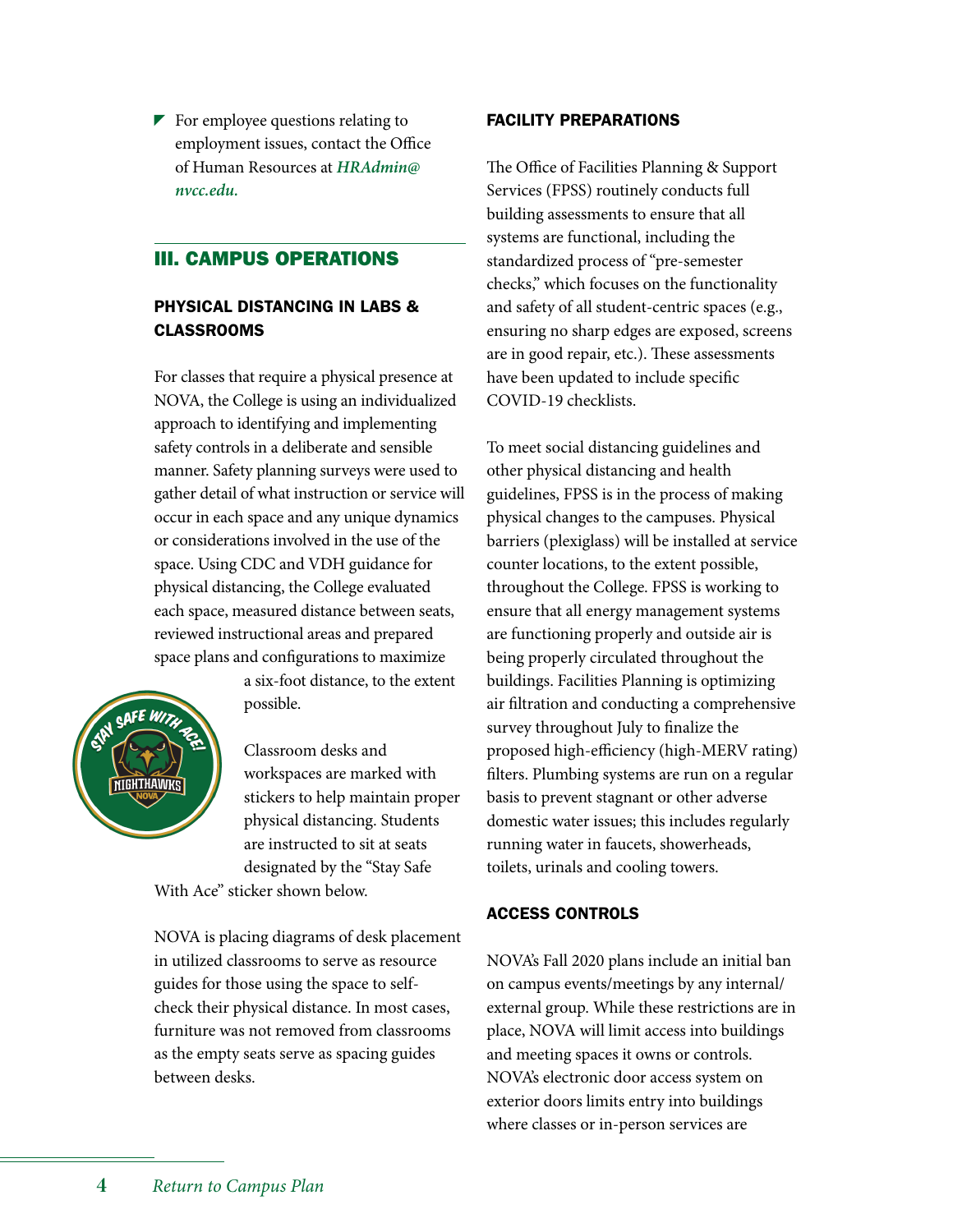occurring. Other buildings may be locked with limited access to faculty and staff or remain closed if use is not required. The determination to lock or unlock doors will be made by the Return to NOVA Advisory Group.

While access restrictions are in place, faculty and staff seeking entry into particular buildings for short periods of time to retrieve items or to work for a few hours must have prior approval. Approval is granted through a request to the employee's Administrative Council representative. Upon approval, the request is forwarded to the Chief of Police.

The Chief of Police, or designee, reviews all requests to assess its impact on social distancing restrictions. If building capacity is within specified limits, the requestor's information with approved date and time is placed into the OEM database system (VEOCI). When the requestor is granted access, it is with the condition that, while at the College, the individual will adhere to physical distancing and comply with the College's face covering requirements. Upon arrival, individuals must call police dispatch (703-764-5000). Upon the police confirming the access request in VEOCI, the door will be remotely opened.

#### STAFFING OPTIONS

Supervisors will continue to encourage their staff to work remotely if essential work responsibilities can be fulfilled via telework and the employee has demonstrated that this work can be accomplished effectively under the telework agreement. Flexible individual and team schedules, such as staggered work arrival and departure times, will be implemented as NOVA returns to campus.

Once instructed to return to work on-site, employees who have concerns about doing so due to a medical condition that places them in a high-risk group should contact *ADA@nvcc.edu* to request a reasonable accommodation. Employees requiring flexibility in the workplace that is not related to an approved accommodation should speak with their supervisors to develop a plan to achieve work goals.

#### MEETINGS

Gathering in groups increases the risk of viral transmission. As NOVA resumes oncampus work, all are asked to continue to use remote meeting technology tools whenever possible. If it is necessary to conduct a meeting in person, the number of attendees should be limited so that those present can sit a minimum of six feet apart with all participants wearing face coverings. Others can join the meeting remotely, if necessary.

#### **TRAVEL**

NOVA anticipates very limited travel through fall 2020, with some easing of these restrictions in spring 2021. Requests for College-related business travel will be closely scrutinized while the COVID-19 crisis exists. All travel must be in compliance with State and VCCS requirements, as well as requirements of the destination.

Students, faculty and staff are encouraged to use forms of transportation that minimize close contact with others. Anyone using public transportation or ride sharing is encouraged to review CDC guidance on how to protect themselves when using public transit. *https://www.cdc.gov/ [coronavirus/2019-ncov/daily-life-coping/](https://www.cdc.gov/coronavirus/2019-ncov/daily-life-coping/using-transportation.html) using-transportation.html*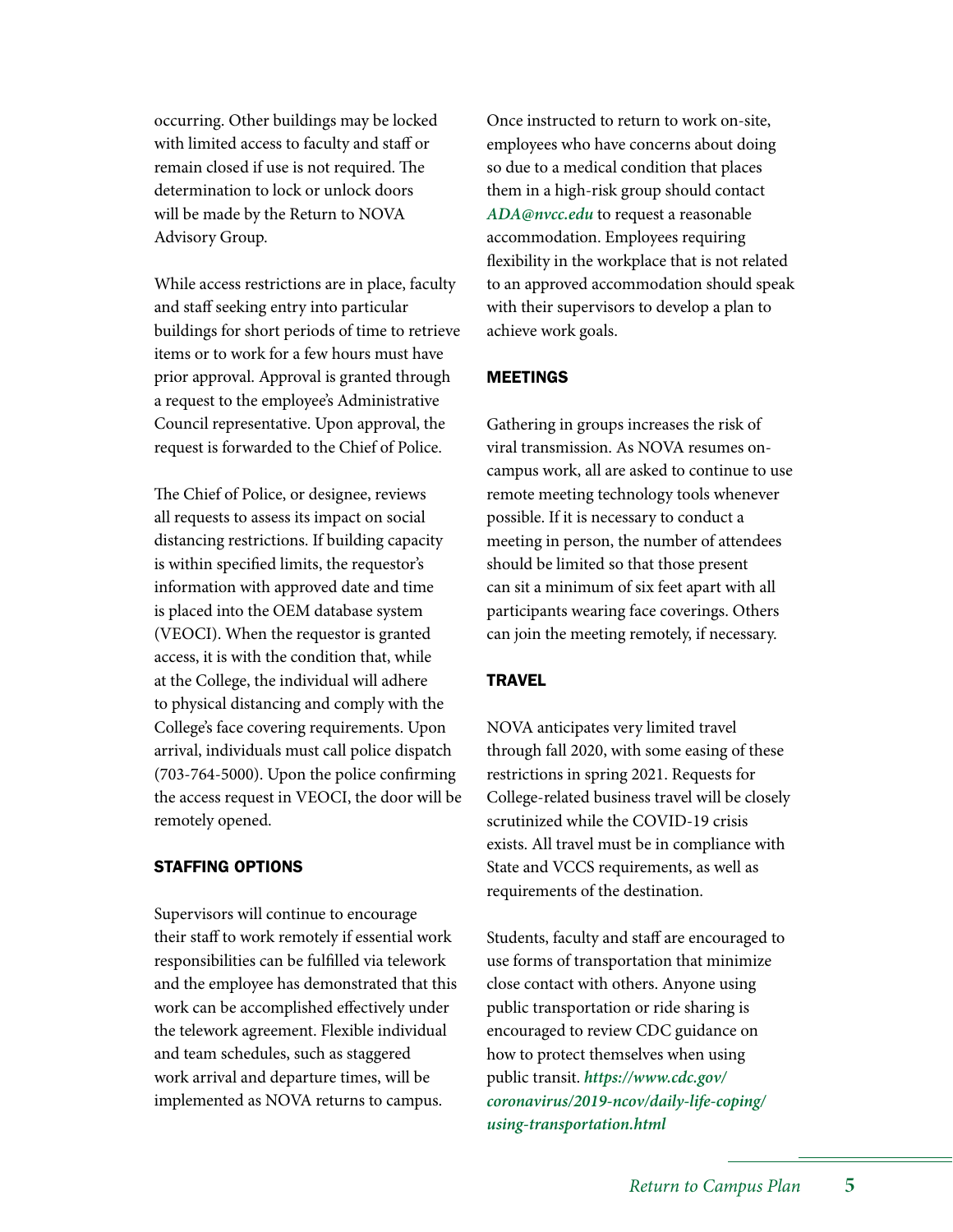Individuals who travel outside of Virginia, whether personally or professionally, have been advised since spring 2020 that depending upon conditions in the area to which they traveled—they may be required to self-isolate or self-quarantine for 14 days upon return.

# VISITORS & CONTRACTORS

Use of NOVA's facilities by visitors is limited to approved contractors. While working at NOVA, contractors are expected to comply with NOVA-provided COVID-19 safety materials and follow all requirements, including but not limited to, COVID-19 CDC and OSHA guidance. Contractors are only permitted to enter assigned NOVA buildings or areas. If access to other buildings is needed for unforeseen circumstances, entry must be approved in advance and limited to the minimum number of employees required to accomplish the task. Contractors are not to loiter or socialize in NOVA work areas or offices.

Contractors working at NOVA are expected to wear cloth face coverings in accordance with CDC guidelines whenever they are in common areas (e.g., hallways, classrooms, recreational facilities, work areas, shuttles, elevators, restrooms or retail spaces) or any other areas where it may be difficult to maintain a minimum six-foot distance from other persons.

#### FOOD SERVICE

NOVA will have limited dining services during the Fall 2020 semester with prepackaged food available for purchase from NOVA's cafes, vending machines and Barnes & Noble Bookstores. The food service

providers will offer practical services such as boxed meals and grab-and-go options.

The use of seating areas in cafés will be limited with modified furniture configurations, social distancing signage and other safety controls. Eating in groups will be discouraged with many seating areas marked for limited seating only. When not eating or drinking, individuals will be required to wear face coverings in dining areas on campus.

# EVENTS

NOVA will not hold any campus events for students, employees or external organizations until it is deemed safe to do so by public health officials. This includes, but is not limited to, social student gatherings or group activities (see athletics below).

The College's cultural centers, Ernst Cultural and Community Center, the Schlesinger Center and other event areas will remain closed for facility rentals and gatherings until it is deemed safe by public health officials to resume. Throughout the Fall 2020 semester, the Return to NOVA Advisory Group will evaluate the use of event facilities in consideration of guidance provided by the Governor, VDH and the CDC to determine when use of event facilities is permissible and what conditions must be met before events can take place in those facilities.

# ATHLETICS

NOVA's athletic events are cancelled throughout the fall 2020-2021 season.

*[https://www.nvcc.edu/student-life/](https://www.nvcc.edu/student-life/athletics.html) athletics.html*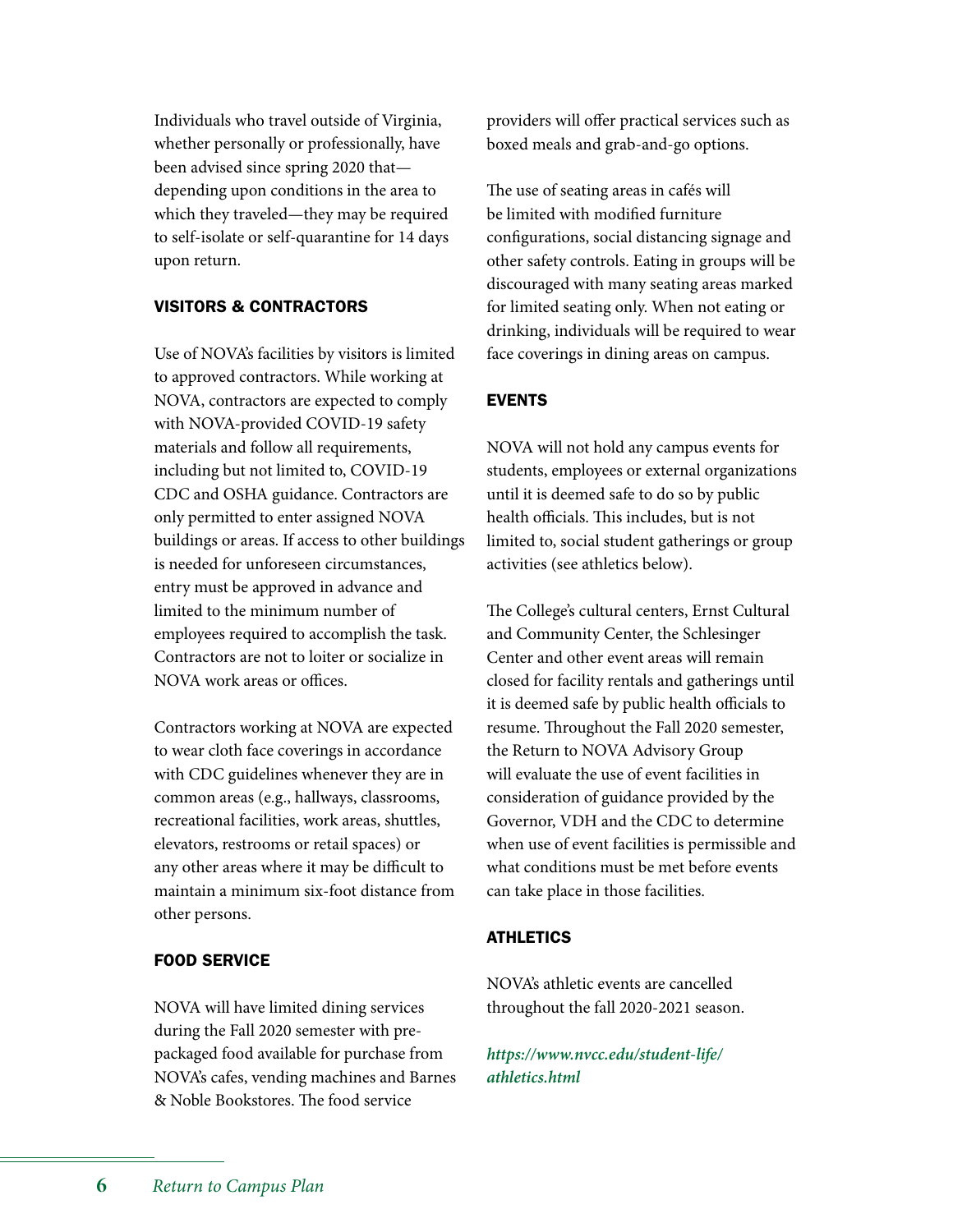# IV. HEALTH AND SAFETY

# HEALTH & HYGIENE PRACTICES

|                        | <b>Description</b>                                                                                                                                                                                                                                                                                                                                                                                               | <b>CDC Source</b>                           | <b>NOVA Sign</b>                                                                                                                                                      |
|------------------------|------------------------------------------------------------------------------------------------------------------------------------------------------------------------------------------------------------------------------------------------------------------------------------------------------------------------------------------------------------------------------------------------------------------|---------------------------------------------|-----------------------------------------------------------------------------------------------------------------------------------------------------------------------|
| Face<br>Coverings      | NOVA will require anyone attending the College<br>who cannot maintain social distancing of six<br>feet or greater to wear a face covering and will<br>recommend facial coverings for all others.                                                                                                                                                                                                                 | CDC Why wear a<br>face covering?            | PLEASE WEAR<br><b>NOVA</b>                                                                                                                                            |
| Physical<br>Distancing | NOVA will support physical distancing with<br>operational changes, remote services<br>and modifications to existing instruction<br>and workplace areas on campus. Signage<br>placed throughout the College, and other<br>communications through social media, digital<br>displays, email, website and training, serve<br>as powerful reminders for faculty and staff to<br>keep a six-foot distance from others. | <b>CDC What</b><br>is social<br>distancing? | Stop the<br>spread of germs.<br><b>Stay at least</b><br>6ft. from others.<br><b>NOVA</b> Support Value                                                                |
| Hand<br>Washing        | Employees are reminded to wash their hands<br>with soap and water frequently for at least 20<br>seconds. Signs are placed in all bathrooms<br>to show proper hand washing time and<br>technique.                                                                                                                                                                                                                 | <b>CDC</b><br>Handwashing<br>Video          | seconds.<br><b>NOVA</b> Extensive:                                                                                                                                    |
| Personal<br>Hygiene    | NOVA is promoting personal hygiene with<br>hand sanitizer stations and dispenser pumps<br>placed at strategic points throughout the<br>College, including in classrooms. Look for the<br>"Stay Safe with Ace Hygiene Station" signs<br>around campus!<br>Hand-sanitizing dispensers are located in<br>hallways of occupied buildings.                                                                            | CDC How to<br>protect yourself              | Stay safe with Ace!                                                                                                                                                   |
| Stop the<br>Spread     | Individuals are encouraged to stay home<br>if exposed to COVID-19 or experiencing<br>symptoms of COVID-19.<br>Self-health screening is available for all<br>faculty, staff and students through the<br>GoCanvas app. (see Self-Health Screenings<br>below)                                                                                                                                                       | CDC Steps<br>when sick                      | COLORADO (MAR)<br>if vou have a fever or<br>symptoms of COVID-19<br>or have been exposed<br>to a known COVID-19<br>case in the last<br>.4 days<br><b>NOVA</b> ESSENCE |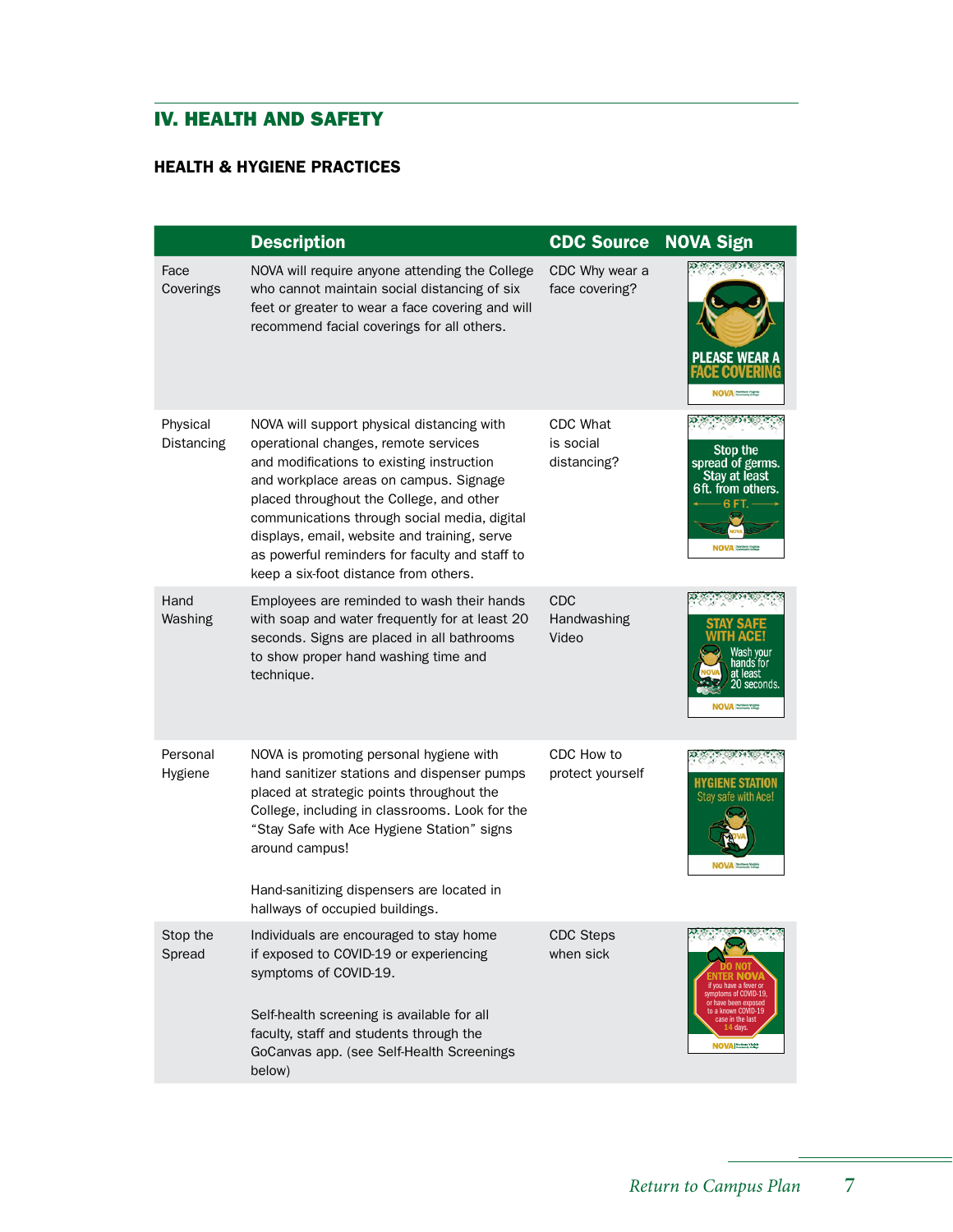#### SELF-HEALTH SCREENINGS

A variety of symptoms have been associated with COVID-19, and their impact ranges from mild to severe. Some of the following symptoms may appear two to 14 days after exposure to the virus:

- Fever above  $100.4$ °F or feeling unusually hot (if no thermometer is available), accompanied by shivering or chills
- $\blacktriangleright$  Sore throat
- $\blacktriangleright$  Cough
- $\blacktriangleright$  Runny nose or new nasal congestion
- Difficulty breathing/shortness of breath
- $\triangleright$  Diarrhea, with or without respiratory symptoms
- **Nausea** and/or vomiting
- ▶ Headache
- Generally feeling unwell, fatigue and/or muscle aches
- $\blacktriangleright$  New loss of taste or smell
- $\blacktriangleright$  New foot sores

All NOVA students, faculty and staff returning to campus are asked to check their symptoms daily using the GoCanvas application *[\(GoCanvas Download and](https://www.nvcc.edu/safe-campus/gocanvasapp/)  Use Instructions)* to perform self-health screenings. This app is customized for NOVA's health screening conditions and uses the approved health-related questions established by the Virginia Department of Human Resource Management (DHRM). Personal health information is not gathered or stored in the app. Multiple communication channels, signage, email, digital displays, etc. will encourage all students, faculty and staff to conduct a self-health screening each day before arriving at NOVA.

Self-health screenings provide a set of questions about symptoms and potential exposures. Students, faculty and staff who pass the screening can come to NOVA. Individuals who fail the health screening are instructed to not come to the College, consult a physician and contact their instructor or supervisor.

#### CLEANING

Cleaning and disinfection are critical aspects of NOVA's return to campus as the virus that causes COVID-19 can be killed readily with disinfectant products, including ready-touse sprays, concentrates and wipes. NOVA's custodial contractor will continue **enhanced cleaning** in offices, classrooms, labs, restrooms, common areas, cafes, elevators, etc., throughout the fall semester.

The table below summarizes the levels of cleaning, the types of products that are used for each and the applicability.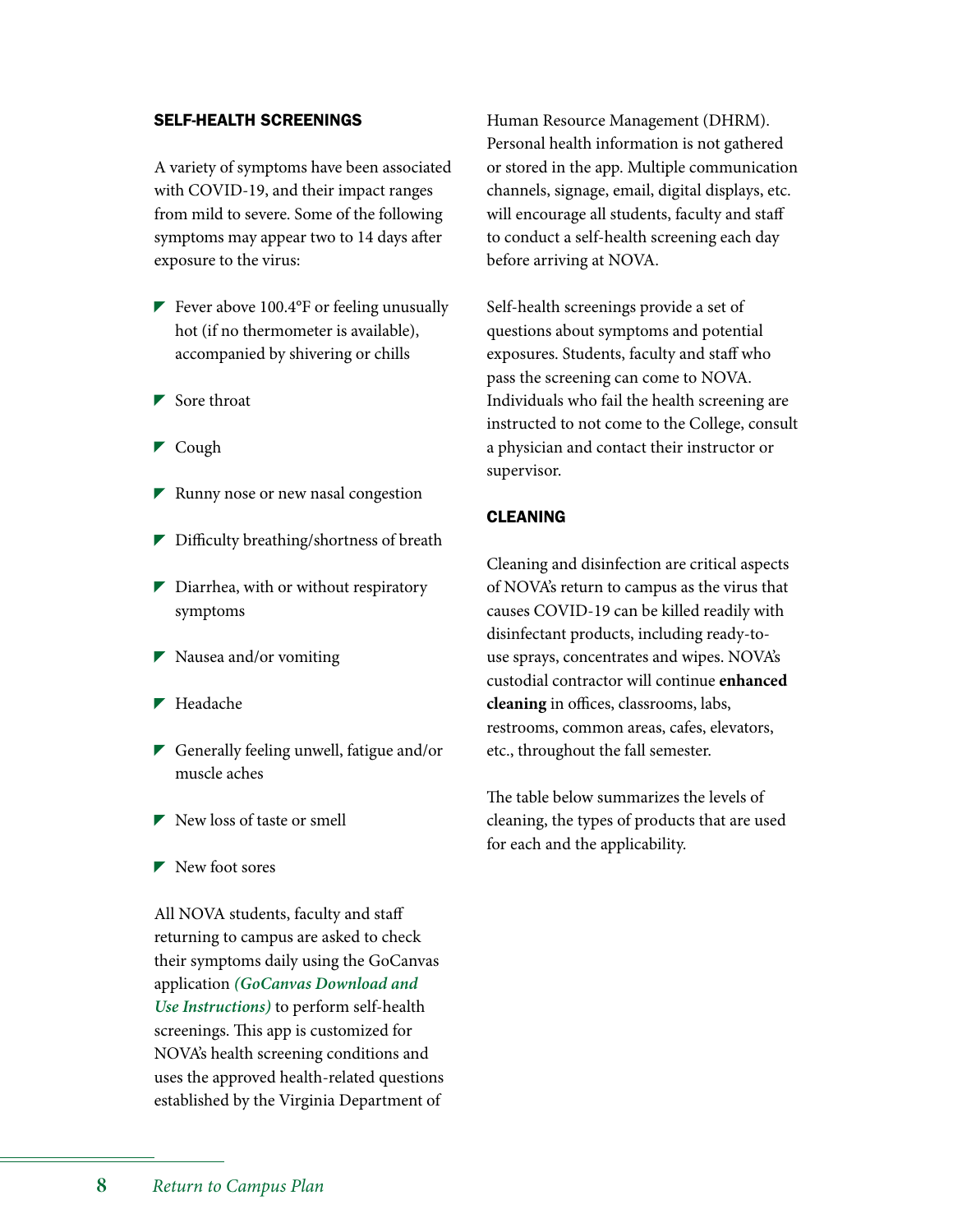| <b>Level of</b><br><b>Cleaning</b> | <b>Description</b>                                                                                                                                                                                                                                                                                                                                                                                                          | <b>Products</b>                                                   | <b>Applicability</b>                                                                 |
|------------------------------------|-----------------------------------------------------------------------------------------------------------------------------------------------------------------------------------------------------------------------------------------------------------------------------------------------------------------------------------------------------------------------------------------------------------------------------|-------------------------------------------------------------------|--------------------------------------------------------------------------------------|
| <b>Routine</b>                     | This is the typical pre-COVID-19 cleaning protocol<br>and includes trash removal, dusting, vacuuming and<br>cleaning of hard surfaces such as desks, tables and<br>high touch points. Electronics are dusted.                                                                                                                                                                                                               | Using standard<br>commercial<br>cleaning<br>products.             | In use prior to<br>COVID-19.                                                         |
| <b>Enhanced</b>                    | Includes all aspects of the Routine program with the<br>addition of a disinfectant for the normal elements<br>and additional cleaning and disinfecting of high-<br>touch-point surfaces such as doorknobs, handrails,<br>elevator buttons and other commonly-touched<br>surfaces. Soft surfaces will be treated with an EPA-<br>approved product. Electronics are wiped down with<br>EPA-approved products.                 | Includes<br>EPA-approved<br>COVID-19<br>disinfecting<br>products. | Use until risk of<br>COVID-19 virus<br>transmission<br>is sufficiently<br>mitigated. |
| Deep                               | Includes all aspects of the Enhanced program,<br>except that all surfaces are to be cleaned and<br>disinfected. This includes walls, lamps, hard and<br>soft surfaces and flooring. Electronics are wiped<br>down with an EPA-approved product. The area<br>should be cordoned off and deep cleaning should<br>not be started until after the first 24 to 36 hours, or<br>as long as possible, to safeguard cleaning crews. | Includes<br>EPA-approved<br>COVID-19<br>disinfecting<br>products. | Use in response<br>to founded<br>building-level<br>concerns.                         |

#### **Self-Cleaning Guidance:**

Students, faculty and staff should review the *[latest CDC guidance for cleaning](https://www.cdc.gov/coronavirus/2019-ncov/prevent-getting-sick/disinfecting-your-home.html)  and disinfecting.*

NOVA's custodial services team will routinely perform enhanced cleaning at all NOVA campuses. However, everyone at NOVA will also be expected to do their part and wipe down personal work surfaces and frequently touched areas to stop the spread of illness and protect themselves and others.

Students, faculty and staff are encouraged to wipe down their work areas as they enter the location, before beginning their work. All offices where students meet with faculty or staff will be supplied with a clearly identified and easily accessed hygiene station.

Supervisors are encouraged to define staff schedules and share them with facilities to assist in developing a responsive cleaning schedule.

Someone from each office should be designated to check the hygiene station each day to make sure supplies are available. Contact the facilities office at your work site to secure additional supplies when needed.

All hard (non-porous) surfaces should be disinfected by using the provided disinfectant spray and paper towels or disinfectant wipes. These surfaces may include tables, doorknobs, light switches, countertops, handles, desks, faucets, sinks, etc.

For electronics, such as tablets, touch screens, keyboards and remote controls, employees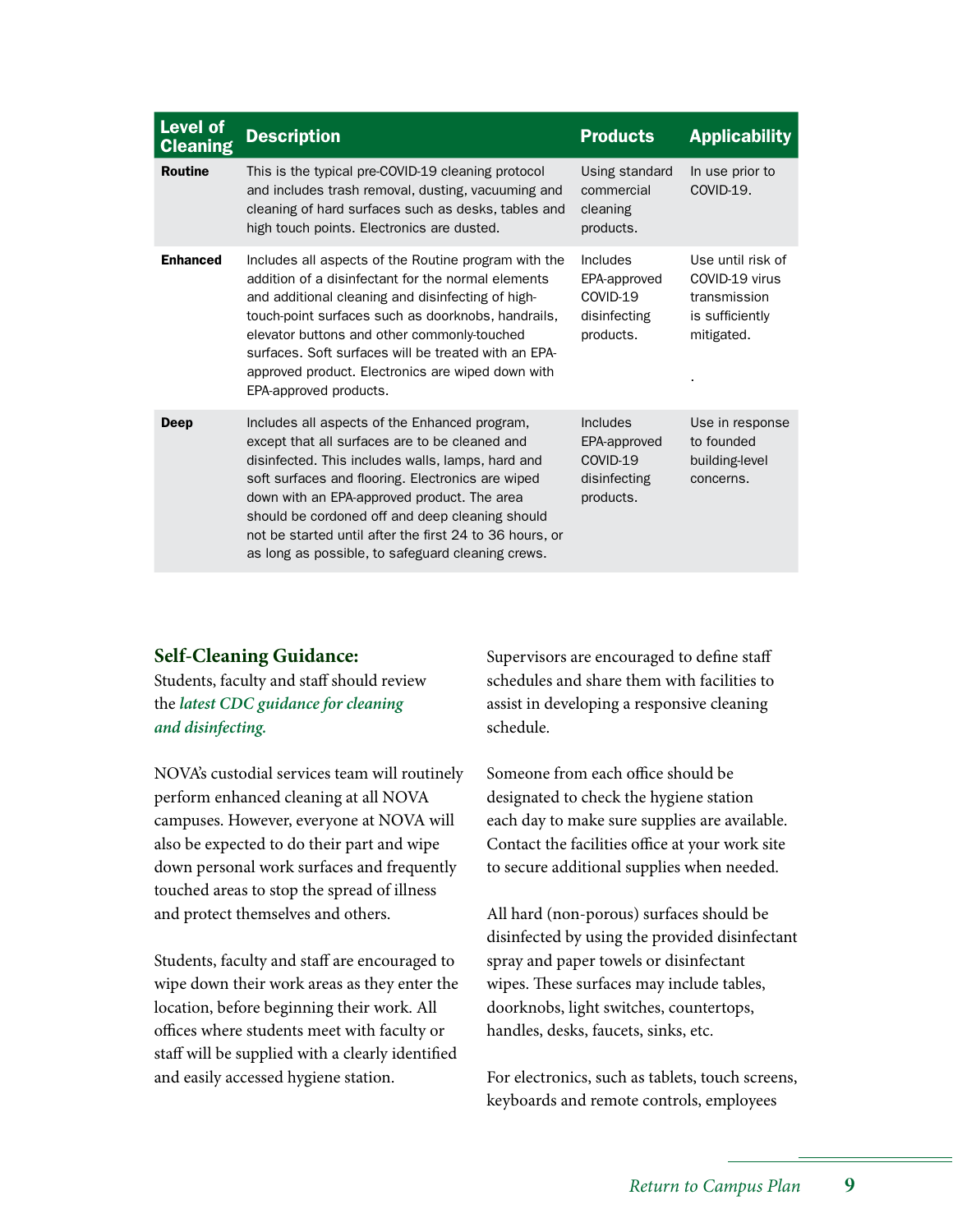should follow manufacturer's instructions for cleaning and disinfecting. If no guidance is available, they should use alcohol-based wipes or sprays containing at least 70% alcohol and dry thoroughly before use.

Program managers, lab staff or faculty should work with their departments to create a plan for each hands-on course to ensure selfcleaning duties are assigned. Students should be shown how to fully clean and disinfect any special equipment or tools that they are required to use in their courses and should be supervised to ensure proper sanitization.

# FACE COVERINGS & PERSONAL PROTECTIVE EQUIPMENT (PPE)

NOVA understands that those who do not feel ill or exhibit symptoms can still spread COVID-19, so anyone attending the College who cannot maintain a physical distance of six feet or greater will be required to wear a face covering. Faculty, staff and students who need a face covering can pick up a reusable [cloth face mask at any](https://www.nvcc.edu/parking/contact.html) *Parking & NOVACard Office*.

Face coverings should be used in accordance with acceptable and effective practice as established by the CDC. When employees or students are alone or at a distance of six feet or more from others, they do not need to wear a mask or face covering. They should avoid touching their eyes, nose or mouth when removing a mask, and wash their hands immediately before and after removal.

The NOVA COVID-19 communication and training campaigns promote and instruct the College on the use of face coverings. Reinforcement of face covering requirements will primarily be accomplished through signage, safety messaging on flat panel displays and supervisor and instructor reinforcement.

If you encounter anyone not wearing a face covering, maintain a physical distance of at least six feet. Please do not call the police or local health department for this purpose.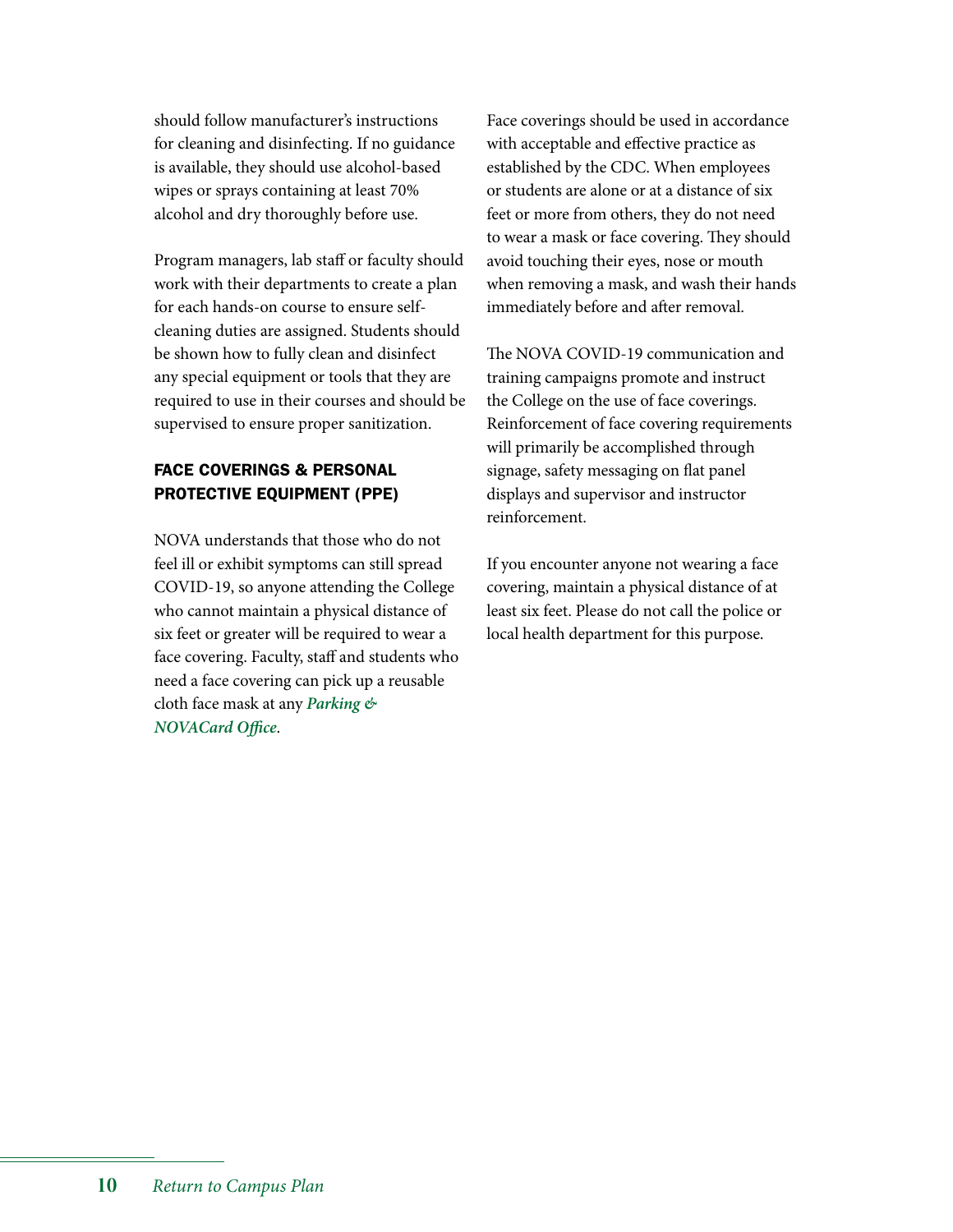| Type and Intended Use of Face Coverings/Masks |                                                                                                                                                                                                                                                                                                                                                                                                                                                                                                                                                                                                    |                                                                                                  |                                                                                                                                                                                                                                                                                                                                                 |                                                                                                                                                                               |  |  |  |
|-----------------------------------------------|----------------------------------------------------------------------------------------------------------------------------------------------------------------------------------------------------------------------------------------------------------------------------------------------------------------------------------------------------------------------------------------------------------------------------------------------------------------------------------------------------------------------------------------------------------------------------------------------------|--------------------------------------------------------------------------------------------------|-------------------------------------------------------------------------------------------------------------------------------------------------------------------------------------------------------------------------------------------------------------------------------------------------------------------------------------------------|-------------------------------------------------------------------------------------------------------------------------------------------------------------------------------|--|--|--|
| <b>Type</b>                                   | Cloth Face Covering                                                                                                                                                                                                                                                                                                                                                                                                                                                                                                                                                                                | Disposable Mask                                                                                  | Medical-Grade<br><b>Surgical Mask</b>                                                                                                                                                                                                                                                                                                           | N95 Respirator                                                                                                                                                                |  |  |  |
| <b>Description</b>                            | Homemade or<br>commercially-<br>manufactured<br>face coverings<br>that are washable<br>and help contain<br>wearer's respiratory<br>emissions                                                                                                                                                                                                                                                                                                                                                                                                                                                       | Commercially-<br>manufactured<br>masks that help<br>contain wearer's<br>respiratory<br>emissions | FDA-approved<br>masks to protect<br>the wearer from<br>large droplets<br>and splashes;<br>helps contain<br>wearer's respiratory<br>emissions                                                                                                                                                                                                    | Provides effective<br>respiratory<br>protection from<br>airborne particles<br>and aerosols;<br>helps contain<br>wearer's respiratory<br>emissions when no<br>valve is present |  |  |  |
| <b>Intended</b><br>use                        | Required for community use in non-<br>healthcare settings (e.g., office spaces,<br>general research/work settings, shops,<br>community areas) where a six-foot<br>social distance cannot be consistently<br>maintained. (Also necessary for entering<br>and exiting of facilities.) A face covering<br>is not required when working alone in<br>an office but is required when in the<br>presence of others at a distance of less<br>than six feet. Cloth face coverings may<br>be unsuitable for some work activities<br>involving certain hazards or materials; use<br>disposable masks instead. |                                                                                                  | These masks are usually reserved for<br>healthcare workers and other approved<br>personnel with task-specific hazards.<br>When staff are required to wear these<br>masks for protection, they are considered<br>Personal Protective Equipment and<br>the use is subject to regulation by<br>the Occupational Safety & Health<br>Administration. |                                                                                                                                                                               |  |  |  |

For those who may need a clear face shield, NOVA has acquired a supply of these and will make them available for distribution as needed. Contact the Director of Campus Operations or the Office of Emergency Management and Safety to request a clear face shield.

Gloves may be provided to NOVA staff in some instances where recommended or required by DHRM or OSHA guidance, such as mail handling or similar tasks. Most individuals will not need to wear gloves in the course of their everyday duties or instruction. Gloves do not replace the need to wash hands often or to avoid touching one's face.

#### PHYSICAL BARRIERS

Physical barriers, such as plexiglass screens, are installed in areas where extended faceto-face services are provided, to the extent possible. Face coverings are still required in locations where physical barriers are installed.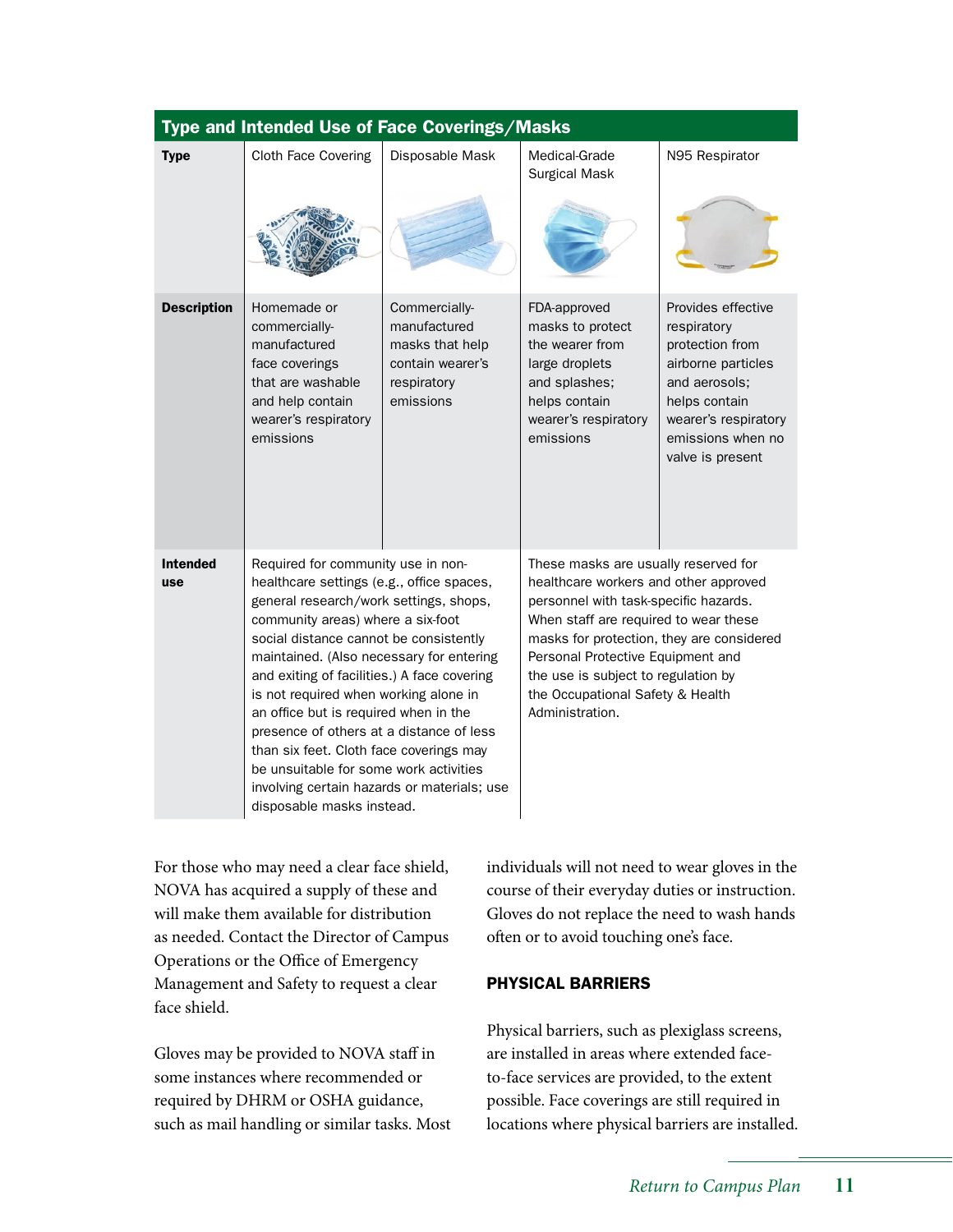#### CONSIDERATIONS FOR HIGH-RISK INDIVIDUALS

Because COVID-19 is new, there is limited and evolving information regarding risk factors. Based on currently available information and clinical expertise, the CDC has advised that older adults and people of any age who have serious underlying medical conditions might be at higher risk for severe illness from COVID-19.

- Older Adults (*[CDC Link](https://www.cdc.gov/coronavirus/2019-ncov/need-extra-precautions/older-adults.html)*)
- $\blacktriangleright$  People with underlying health conditions (*[CDC Link](https://www.cdc.gov/coronavirus/2019-ncov/need-extra-precautions/people-with-medical-conditions.html)*)

NOVA recognizes that some students and employees will be in the higher-risk groups identified by the CDC. To self-identify and seek accommodations, students should contact *[Disability Support Services](https://www.nvcc.edu/disability-services/)* and employees should contact NOVA Human Resources through *[ADA@nvcc.edu](mailto:ADA@nvcc.edu)*.

# CONSIDERATIONS FOR INTERNATIONAL **STUDENTS**

NOVA is communicating with its international students via email, CANVAS and Zoom sessions to provide updates on the College's operating status and guidance to prepare for the Fall 2020 semester. International students at NOVA must comply with federal regulations established by the Student and Exchange Visitors Program (SEVP) and the United States Citizenship and Immigration Services (USCIS). All overseas first-time fall semester applicants must defer their arrival until spring 2021 as SEVP will not permit first-time international students to take more than one online course.

With the expected arrival of international students back to the United States, NOVA is providing guidance that follows U.S. Department of State and CDC websites for COVID-19 protocols applicable to returning students who travelled abroad.

- *[https://travel.state.gov/content/travel/en/](https://travel.state.gov/content/travel/en/traveladvisories/traveladvisories.html) traveladvisories/traveladvisories.html*
- *[https://www.cdc.gov/coronavirus/2019](https://travel.state.gov/content/travel/en/traveladvisories/traveladvisories.html) ncov/travelers/index.html*

The international student admissions webpage at *www.nvcc.edu/international/ students.html* [provides the latest updates an](www.nvcc.edu/international/students.html)d information.

# V. MONITORING HEALTH CONDITIONS TO DETECT INFECTION

#### DAILY SELF-HEALTH SCREENING

All NOVA students, faculty and staff returning to campus are asked to track any COVID-19 symptoms daily using the GoCanvas application *[\(GoCanvas Download](https://www.nvcc.edu/safe-campus/gocanvasapp/index.html)  and Use Instructions)* that provides an opportunity for them to perform self-health screening. This app is customized for NOVA's health screening conditions and uses the health-related questions established and approved by the Virginia Department of Human Resource Management (DHRM). Personal health information is not gathered or stored in the app. Multiple communication channels, signage, email, digital displays, etc. will encourage all students, faculty and staff to conduct a self-health screening each day before arriving at NOVA.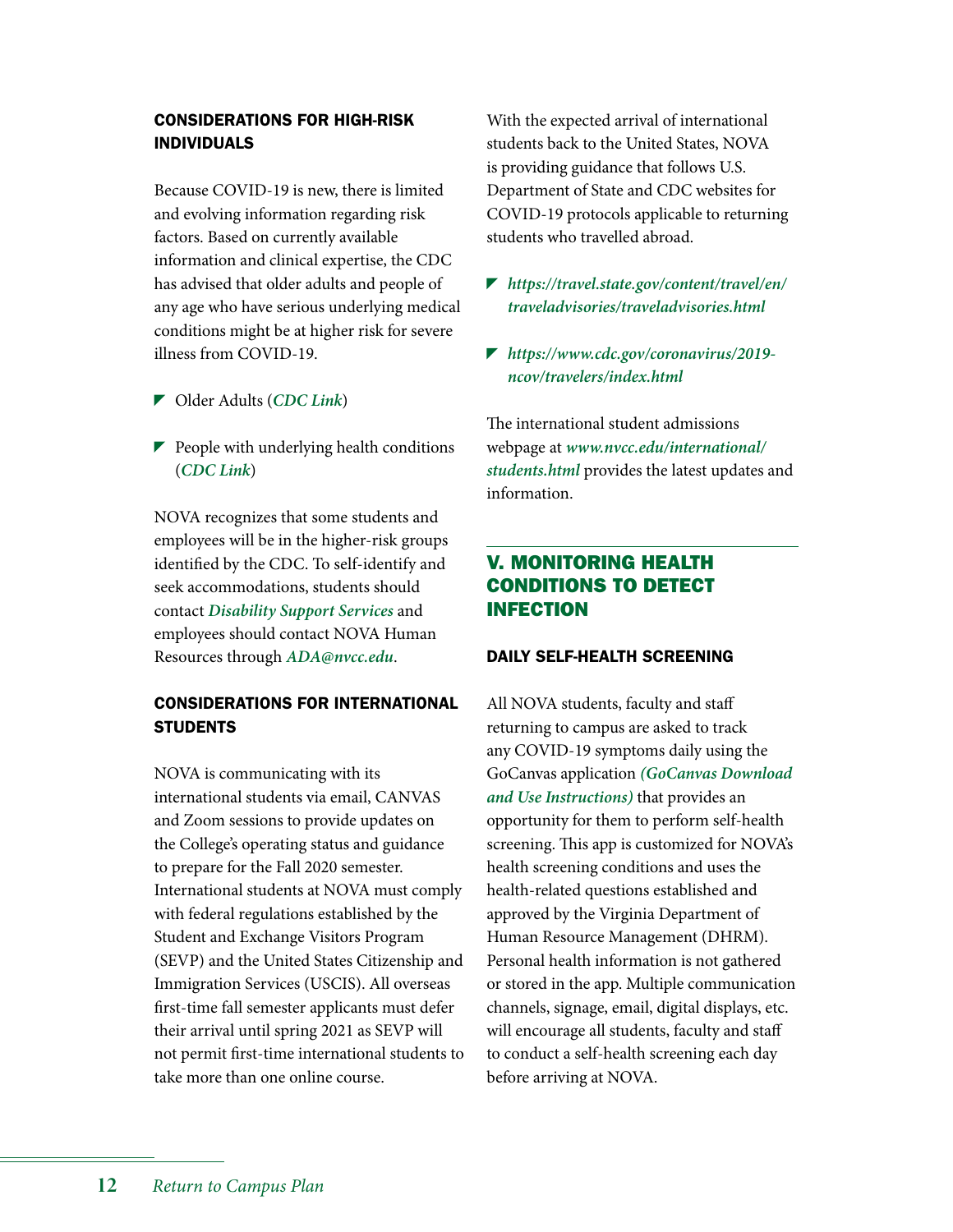#### TESTING CONSIDERATIONS

NOVA does not have residential students, and COVID-19 testing is not being provided to individuals by the College. NOVA recommends individuals seek appropriate medical attention from their primary care physician should a potential COVID-19 exposure occur or if they are experiencing symptoms.

For those seeking testing locations, the Virginia Department of Health has a searchable database at *https://www.vdh. [virginia.gov/coronavirus/covid-19-testing/](https://www.vdh.virginia.gov/coronavirus/covid-19-testing/covid-19-testing-sites/) covid-19-testing-sites/*.

# VI. CONTAINMENT TO PREVENT SPREAD OF THE DISEASE WHEN DETECTED

NOVA has a *[Contagious Disease Policy](https://www.nvcc.edu/policies/policies.aspx?num=111)* (NOVA Policy 111) that addresses the reporting and containment of contagious diseases and our work with local departments of health. It is derived from VCCS Policy 6.0.7.1, Contagious Diseases. In addition, per CDC guidance, NOVA has a published selfisolation period of 14 days for anyone testing positive for, or reporting a documented exposure to, COVID-19.

To support our COVID-19 response, NOVA's Office of Emergency Management and Safety (OEMS) has established contacts with the local health departments in the region. All communication between the College and the respective health departments shall be through the director of OEMS. State and local health departments have been advised of NOVA's point of contact and provided with the appropriate contact information for communications. NOVA will provide information to these departments as requested or required under state and federal law.

To monitor developing trends and local, state and national information concerning COVID-19, NOVA maintains an emergency operations center (EOC) staffed with OEMS personnel. The EOC distributes a daily report concerning the current situation to College administrators to maintain a common operational picture. The daily brief is supported by information compiled from the VDH, VDEM, Johns Hopkins University and the FEMA National Capital Region (NCR) Watch Desk.

NOVA intends to use COVIDWISE, an app provided by Virginia Department of Health for exposure notification. Virginia Department of Health (VDH) will manage all contact-tracing for NOVA. This is a statewide effort to deploy the app to include



Your cloth face covering may protect them. Their cloth face covering may protect you.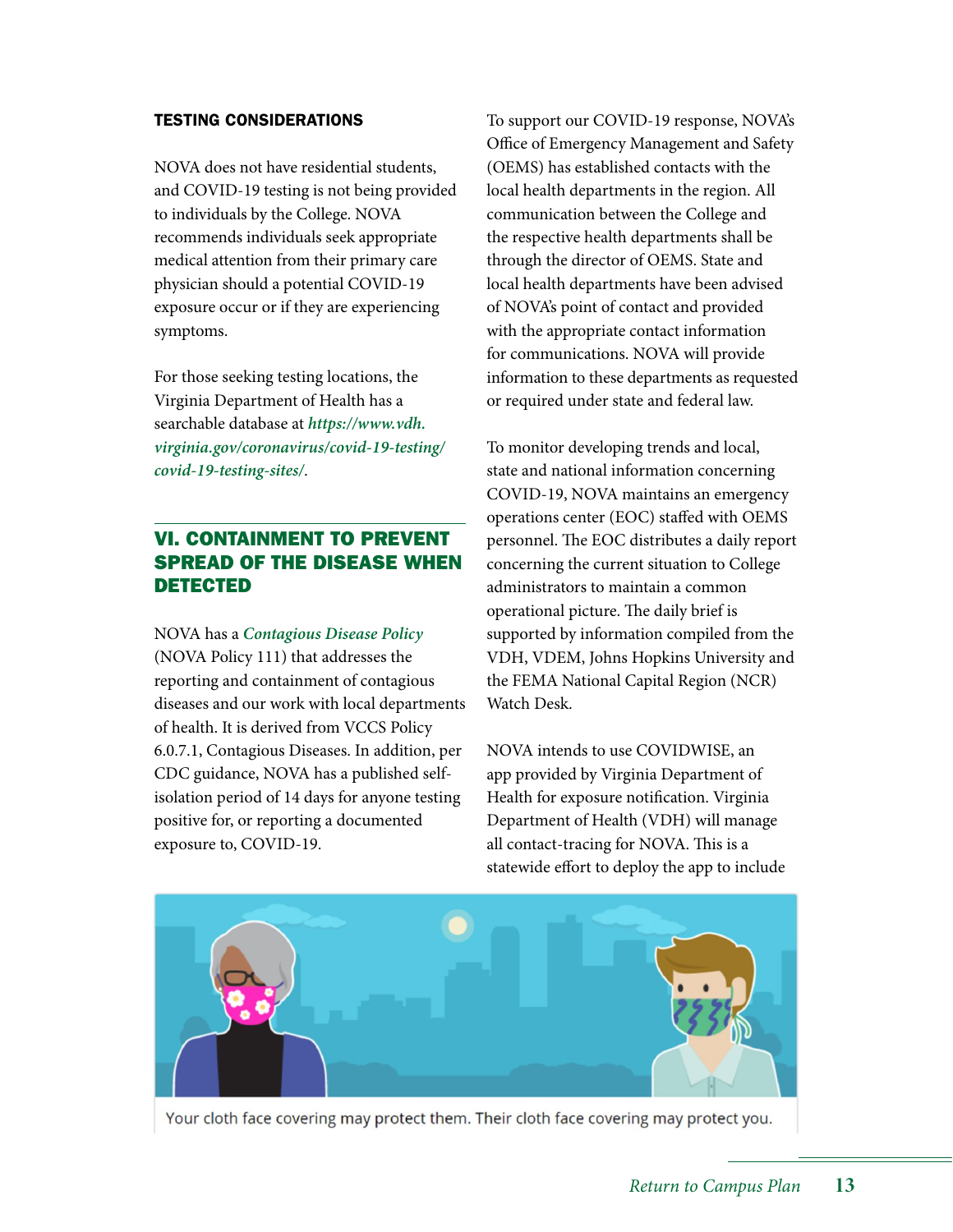institutions of higher education (IHE).

Once this app is available, NOVA will encourage students, staff and faculty to download the app. Through this app and NOVA's established relationships with VDH district offices, upon notification from the VDH, the College will take appropriate actions per VDH guidance. The director of the Office of Emergency Management and Safety will act as the primary liaison with VDH and, upon notification, will direct College resources based on VDH guidance.

Virginia Department of Health will perform the following actions related to contact tracing:

- **Follow-up on reports of suspected and** confirmed cases (case investigation).
- $\blacksquare$  Interview cases to identify potential source(s) of exposure and identify all close contacts.
- $\blacktriangleright$  Enroll cases in active monitoring with local health department (LHD).
- $\blacktriangleright$  Partner with Office of Emergency Management to assess any potential workplace exposures and enroll exposed person in monitoring.

NOVA will perform the following actions related to contact tracing:

- $\triangleright$  Distribute educational messages to students about steps to take if they become ill.
- $\blacktriangleright$  Report suspected and confirmed cases to VDH and assist public health in follow-up of cases, as requested.
- **Implement recommendations for** cleaning/disinfection, including areas where cases have been (rooms, classrooms, buildings, etc.).
- $\blacktriangleright$  Assist with outreach to students identified as having been in contact, as requested by VDH.

#### CAMPUS OUTBREAK MANAGEMENT

NOVA is prepared to address and mitigate a campus outbreak and minimize exposure through its *[Contagious Disease Policy](https://www.nvcc.edu/policies/_files/111-Contagious-Diseases.pdf)* and supporting/additional steps as noted below:

# **Guidance for Individuals with Symptoms**

- $\blacktriangleright$  Individuals who report symptoms when they arrive at work or school, or who become sick during the day will be separated from others and sent home.
- $\blacktriangleright$  Individuals who develop symptoms outside of work or school should notify their supervisor or instructor and stay home.
- Virginia Department of Health will be responsible for contact tracing.
- **Employees should not return to work, and** students should not return to class, until they have met the criteria to discontinue home isolation and have consulted with a healthcare provider and state or local health department and met the requirements of the *Contagious Disease Policy.* [Written authorization to return is](https://www.nvcc.edu/policies/_files/111-Contagious-Diseases.pdf)  required per Policy 111.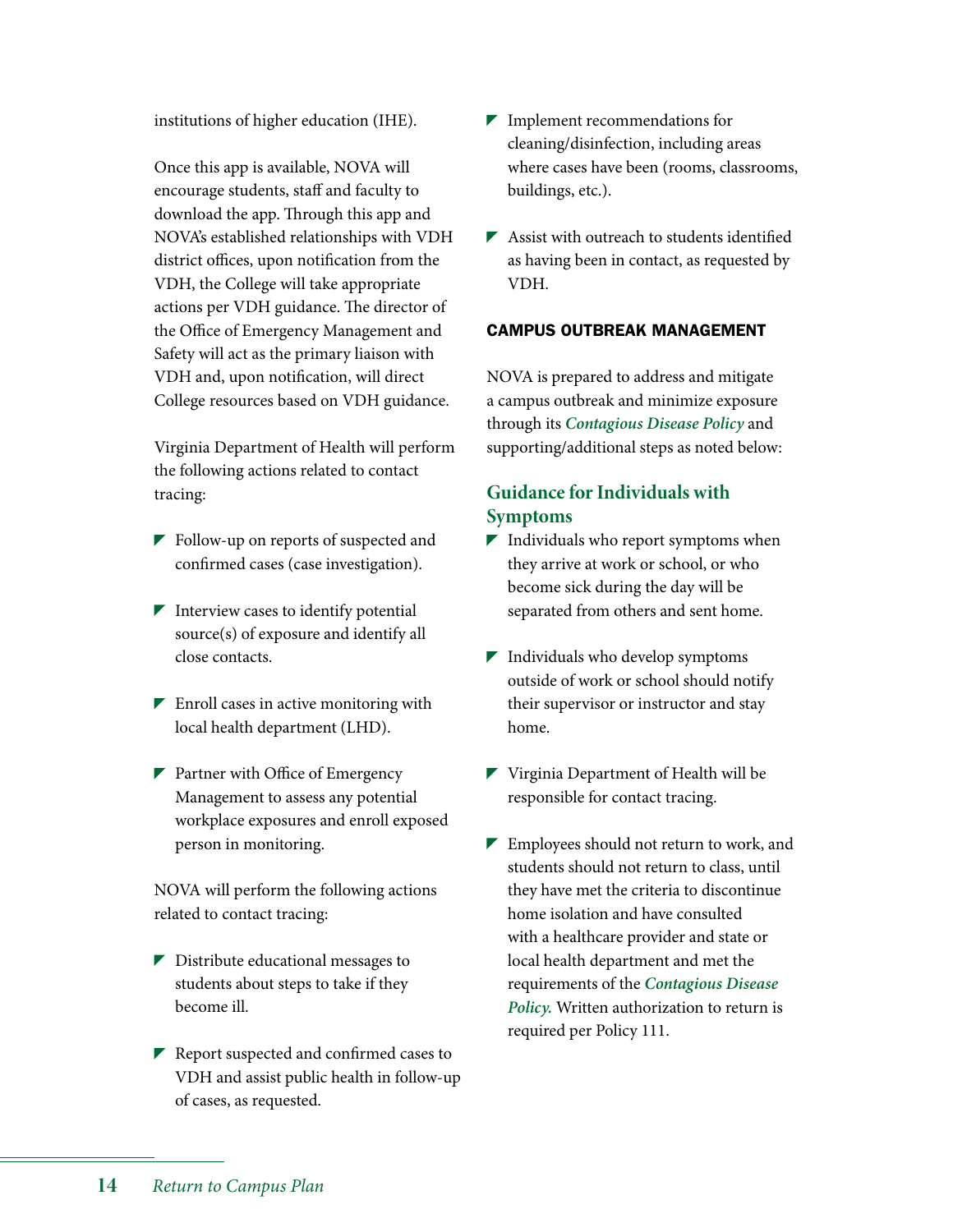# **Guidance for Individuals Reporting Possible Exposure but Who Are Not Symptomatic**

- Exposure requires "close contact" with someone who is infected. Close contact is defined as being within approximately six feet of someone who is COVID-19 positive for a prolonged period of time (defined as 15 minutes or more).
- $\blacksquare$  Individuals reporting exposure should self-isolate by remaining at home or in a comparable setting and practicing physical distancing for 14 days.

# **Guidance for the College if Individuals Report Suspected/ Confirmed COVID-19 After Visiting NOVA**

 $\blacktriangleright$  When a person reported to have COVID-19 or to have been exposed to someone with the disease is a member of the NOVA community, the Virginia Department of Health is responsible for coordinating case investigation/contact tracing efforts and will provide guidance, as necessary, through NOVA's Office of Emergency Management and Safety (OEMS).

# VII. SHUTDOWN CONSIDERATIONS IF NECESSITATED BY SEVERE CONDITIONS AND/OR PUBLIC HEALTH GUIDANCE

NOVA's decisions regarding dismissals or temporary shutdowns will be made in consultation with local and state public health officials. As a commuter college, NOVA does not have considerations related to student residential housing.

NOVA will be prepared to move individuals back to or away from our campuses as Virginia public health restrictions and the local situation changes. NOVA places the health of students, faculty and staff above all other concerns. Should local conditions change requiring state authorities to renew public health restrictions related to COVID-19, NOVA is prepared to return to fully-remote operations. If a reduction of campus activity is needed, the College's operating status will be communicated through the NOVA Alert system, the College website, social media pages and public communication channels.